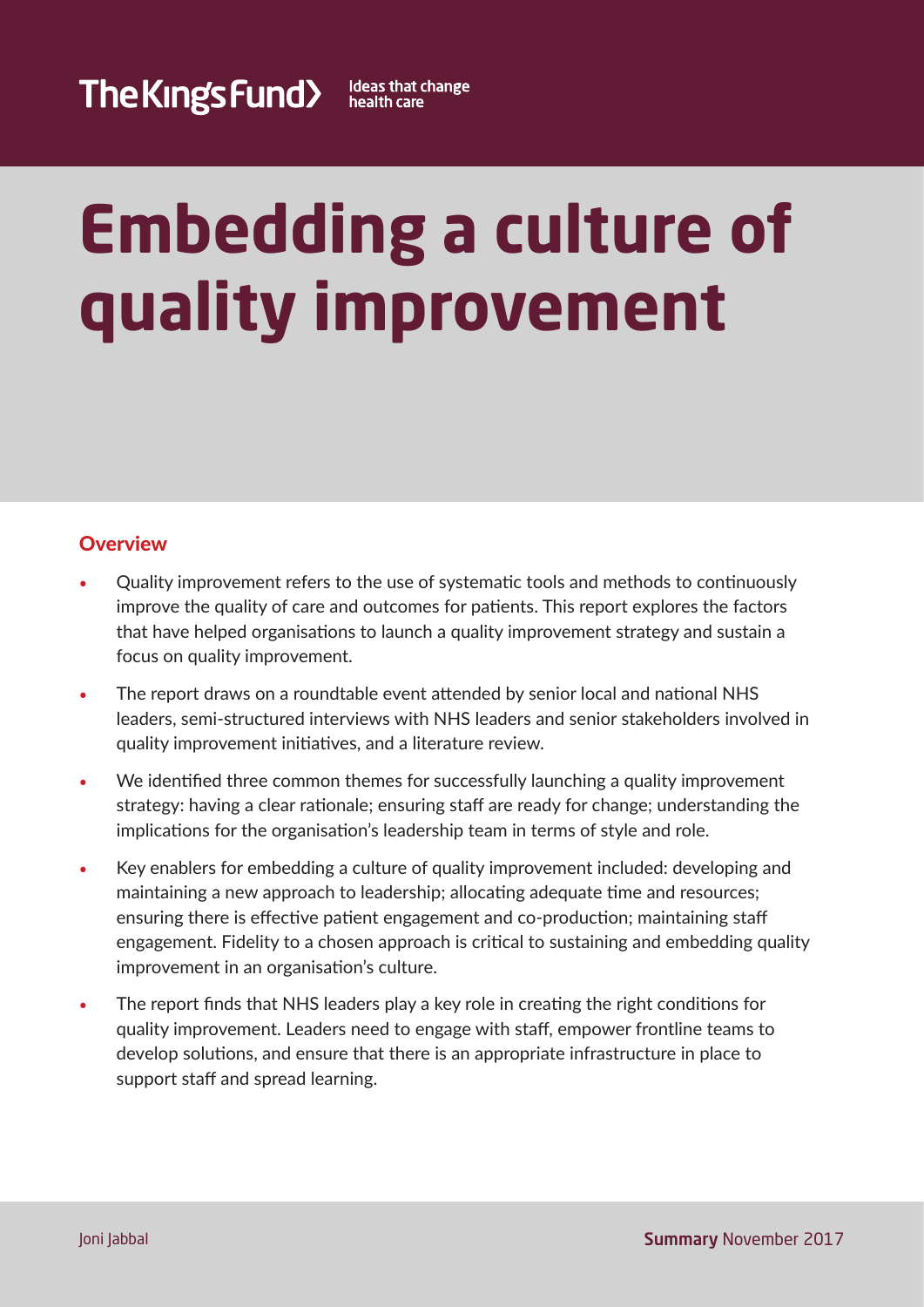## What is quality improvement and why is it important?

Quality improvement is a systematic approach to improving health services and the quality of care and outcomes for patients based on iterative change, continuous testing and measurement, and empowerment of frontline teams.

Quality improvement tools can play a key role in improving health care, including improvements in time-savings, timeliness of service provision, cost reductions and a decrease in the number of errors or mistakes. At a time of severe financial restraint, rising demand for services and significant workforce pressure, quality improvement approaches offer opportunities to improve the quality of care and increase productivity.

## Our research

This report is based on a roundtable event and interviews with key stakeholders and NHS provider chief executives who have already engaged with quality improvement as a routine way of working. It identifies practical lessons and focuses on how to create the right conditions for quality improvement to emerge and flourish. The chief executives interviewed included those whose trusts were involved with NHS Improvement and the Virginia Mason Institute Partnership.

## Key lessons for leaders

### Issues to consider before starting work on quality improvement

Adopting a quality improvement approach involves significant and sustained cultural change within organisations, which will require time and resource. Before starting on a quality improvement journey, organisations – and particularly leadership teams – should establish a clear rationale for pursuing a quality improvement approach and accept that quality improvement is neither a 'quick fix' in the face of huge operational pressures nor a form of 'turnaround' strategy.

Quality improvement methods require a fundamental change to how organisations work, and leaders need to ensure that staff are engaged with and actively involved in developing a shared vision of the quality improvement strategy. Quality improvement approaches require a very different leadership style from the one many organisations have: leaders need to commit to a shift from 'problem-solving' to being enablers of change.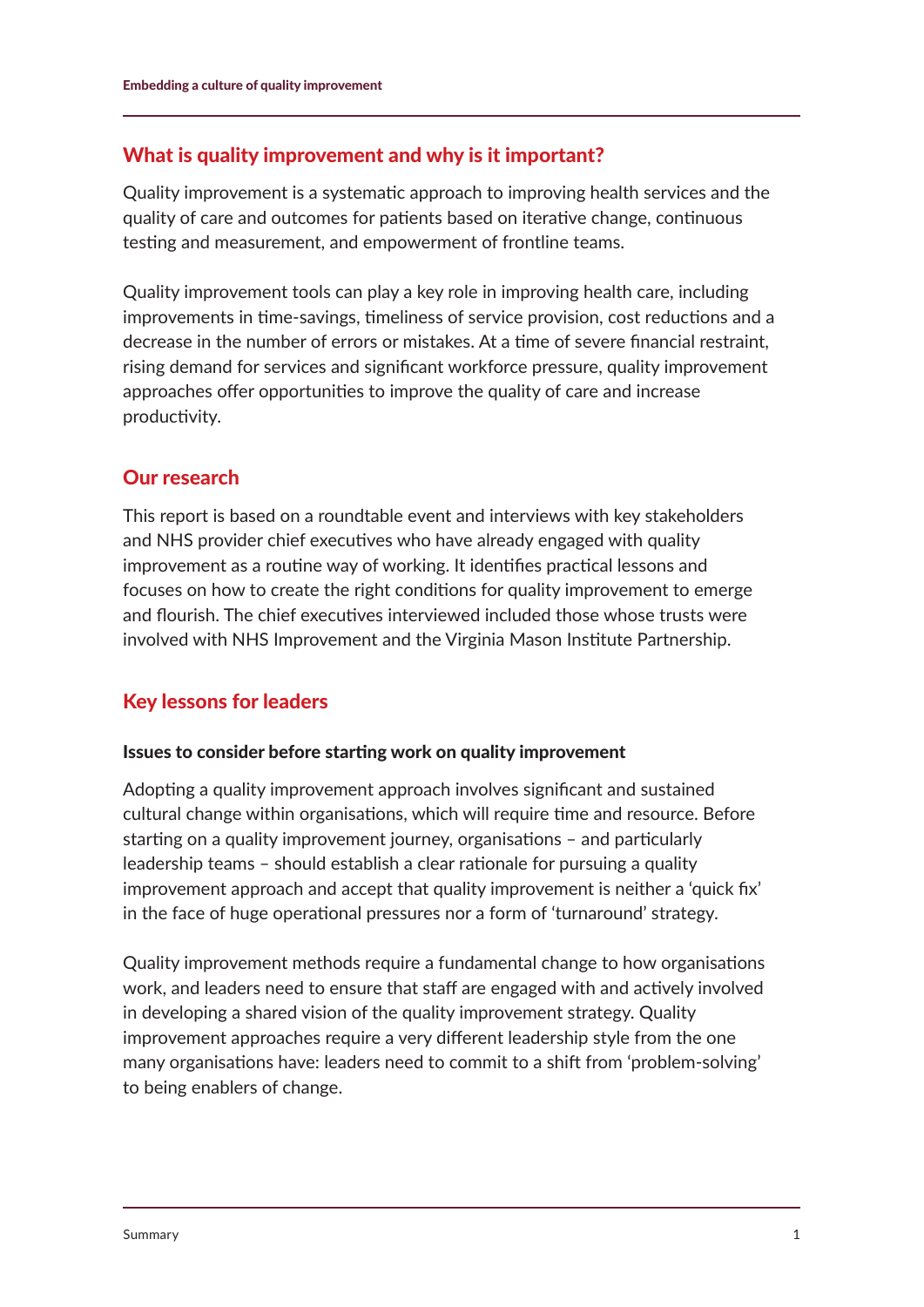It is vital to build board-level commitment to the principles of quality improvement and support for the shift in emphasis from assurance to improvement.

#### Key enablers for embedding a culture of quality improvement

In order to successfully embed quality improvement approaches, organisations need to develop a new approach to leadership that moves away from imposing top-down solutions to recognising that frontline teams, service users and carers are often best placed to develop solutions. Several interviewees noted that patient involvement and co-production were key enablers for a successful quality improvement strategy. Staff engagement – through developing a shared vision, sharing progress and allowing staff the time and space to make changes and innovate – is also vital for success.

In addition, leaders should recognise the need to allocate sufficient time and resources to quality improvement – including time for staff away from their 'day jobs' to undertake training or participate in quality improvement activities. Resources are also required to invest in an educational infrastructure that means staff can be trained in the tools and techniques of the chosen approach.

At its core, quality improvement is about change and commitment to continuous improvement. While there are various approaches to quality that organisations can adopt, improvement – including Lean, Six Sigma and Plan-Do-Study-Act cycles, participants noted the importance of fidelity to one improvement method.

### Wider challenges

Evaluating and communicating the impact of quality improvement is not straightforward. Individual quality improvement initiatives often take considerable time to demonstrate impact, and even the most successful efforts will face obstacles and setbacks along the way. Although more work is needed to understand how quality improvement initiatives can be robustly and meaningfully evaluated, those engaged in quality improvement have already begun to use a series of informal indicators as a guide. These included qualitative comments from staff on the quality improvement approach in staff surveys, and the demand for places on quality improvement training courses and subsequent attendance.

Although most of those involved in the study had only started on a quality improvement journey within the previous two years, they noted that in the future it would be increasingly important to have a coherent strategy for spreading improvement approaches throughout the NHS. They also highlighted the need